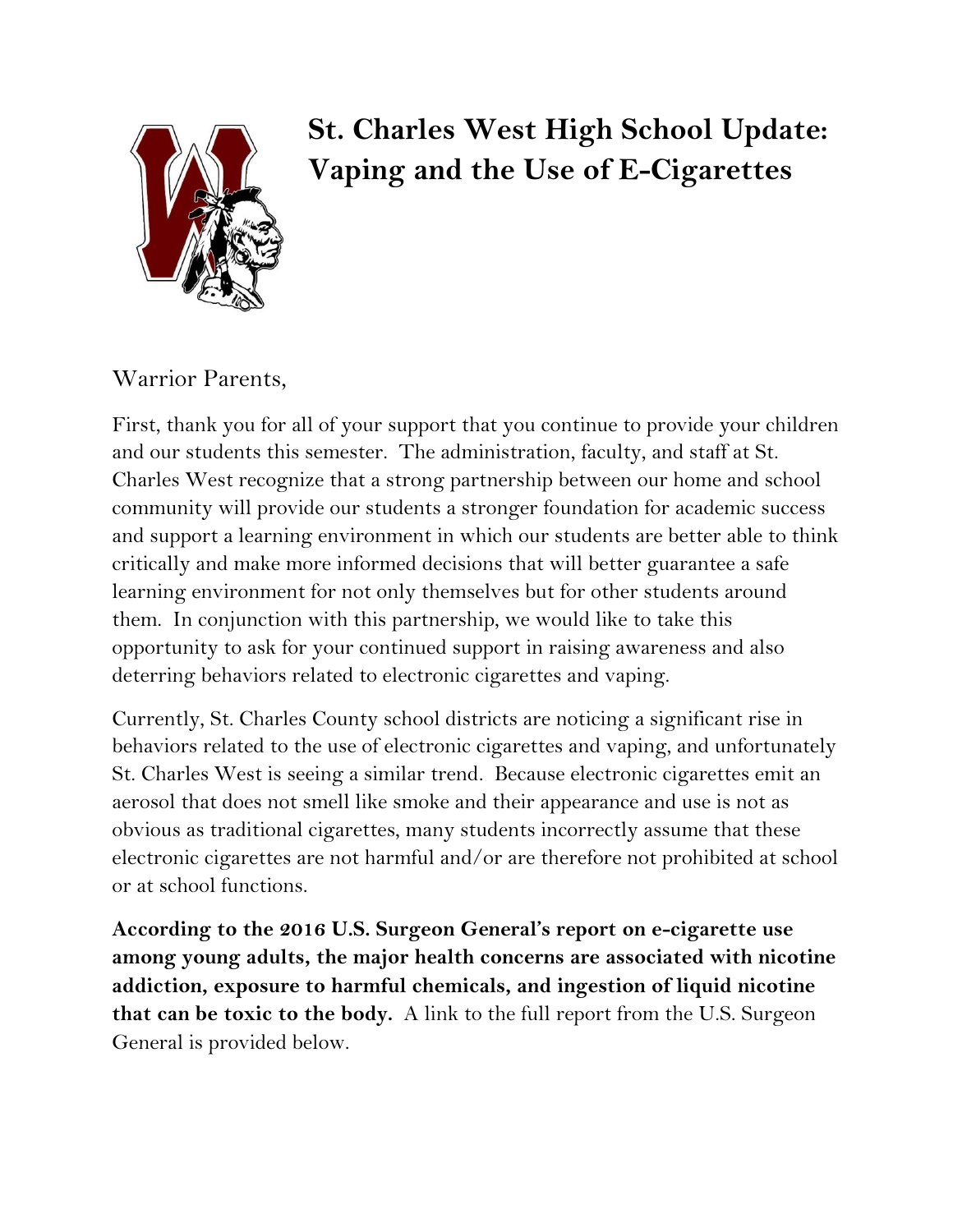With regard to student behavior, St. Charles West will continue to comply with state law by prohibiting smoking on campus and maintaining a smoke free learning environment for our students. **The City of St. Charles School District lists consequences for possession and/or use of any type of cigarette, including e-cigarettes, can be significant and include possible suspension from school. Students involved in extra-curricular activities who are in violation of this policy also are automatically ineligible to participate in that activity for one third of their season for the first infraction and are considered ineligible for a full year up to a lifetime ban at the discretion of the principal upon their second infraction. Additionally, the A Plus program lists possession or use as an automatic removal from the program.**

Our sincere hope is that the information that we are providing will assist your efforts to identify e-cigarette related items and behaviors. We encourage you to speak with your child(ren) about these items and the potential harm associated with them. The U.S. Department of Health provides tips for these conversations and a link to these tips is also provided below. Our guidance department also has the resources necessary to support you and/or your child with conversations that can sometimes be difficult. Please do not hesitate to contact your student's gradelevel principal or counselor if you have any questions.

Thank you,

Scott Voelkl, Ed.D. Assistant Principal St. Charles West High School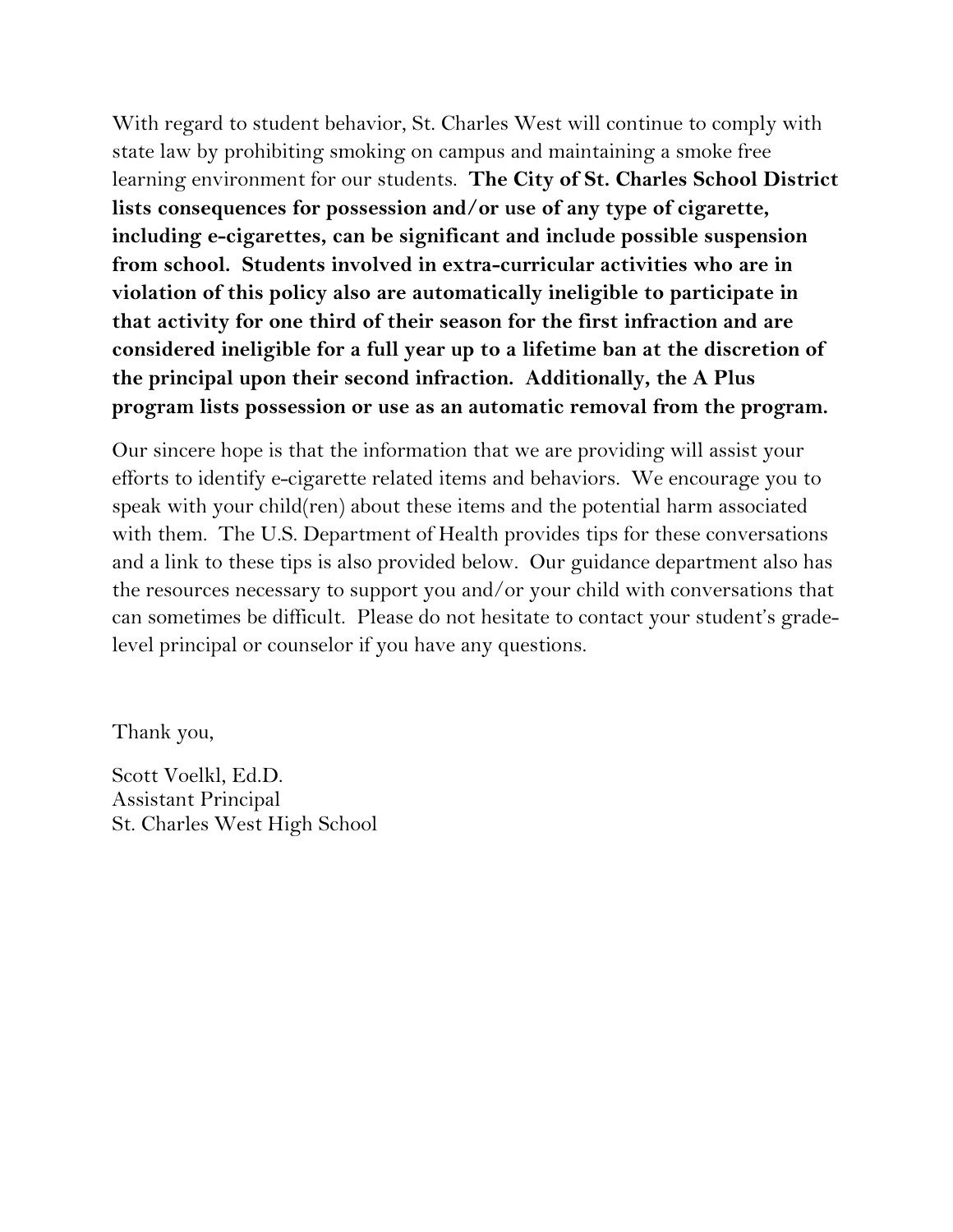# **JUULS, LIKE OTHER E-CIGARETTES, EMIT AN AEROSOL THAT CAN BE SWALLOWED, LEAVING LITTLE OR NO NOTICEABLE VAPOR**



Photo credit: KSDK in St. Louis. Read/Watch related story: [http://www.ksdk.com/article/news/health/juuling-the-new-high-tech-fad](http://www.ksdk.com/article/news/health/juuling-the-new-high-tech-fad-among-teens/493742982)[among-teens/493742982](http://www.ksdk.com/article/news/health/juuling-the-new-high-tech-fad-among-teens/493742982)

### **JUUL E-CIGARRETTES MAY LOOK LIKE COMPUTER FLASH DRIVES AND MAY CONTAIN AN AMOUNT OF NICOTINE EQUAL TO A PACK OF CIGARETTES**



Photo credit: The Kansas City Star. Read related story here: <http://www.kansascity.com/news/local/article171369972.html>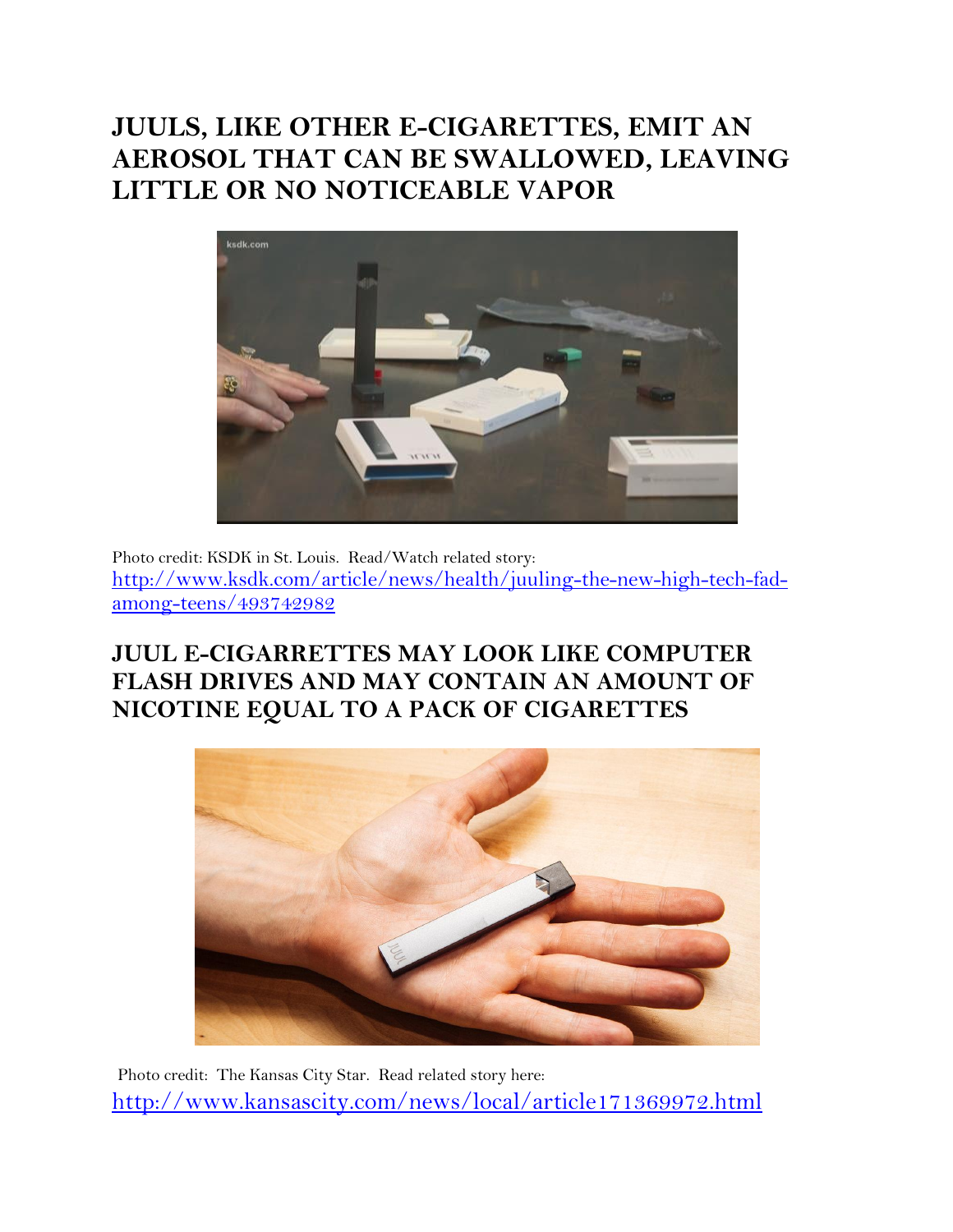### **THE 2016 SURGEON GENRAL'S REPORT ON E-CIGARETTE USE AMONG YOUNG ADULTS AND OTHER YOUTH**



**To read the full report, please click the following link:**

**[https://e-cigarettes.surgeongeneral.gov/documents/2016\\_SGR\\_Exec\\_Summ\\_508.pdf](https://e-cigarettes.surgeongeneral.gov/documents/2016_SGR_Exec_Summ_508.pdf)**

### **EXECUTIVE SUMMARY CONCLUSIONS FROM THE REPORT:**

- **1. Nicotine exposure during adolescence can cause addiction and can harm the developing adolescent brain.**
- **2. Nicotine can cross the placenta and has known effects on fetal and postnatal development. Therefore, nicotine delivered by e-cigarettes during pregnancy can result in multiple adverse consequences, including sudden infant death syndrome, and could result in altered corpus callosum, deficits in auditory processing, and obesity.**
- **3. E-cigarettes can expose users to several chemicals, including nicotine, carbonyl compounds, and volatile organic compounds, known to have adverse health effects. The health effects and potentially harmful doses of heated and aerosolized constituents of e-cigarette liquids, including solvents, flavorants, and toxicants, are not completely understood.**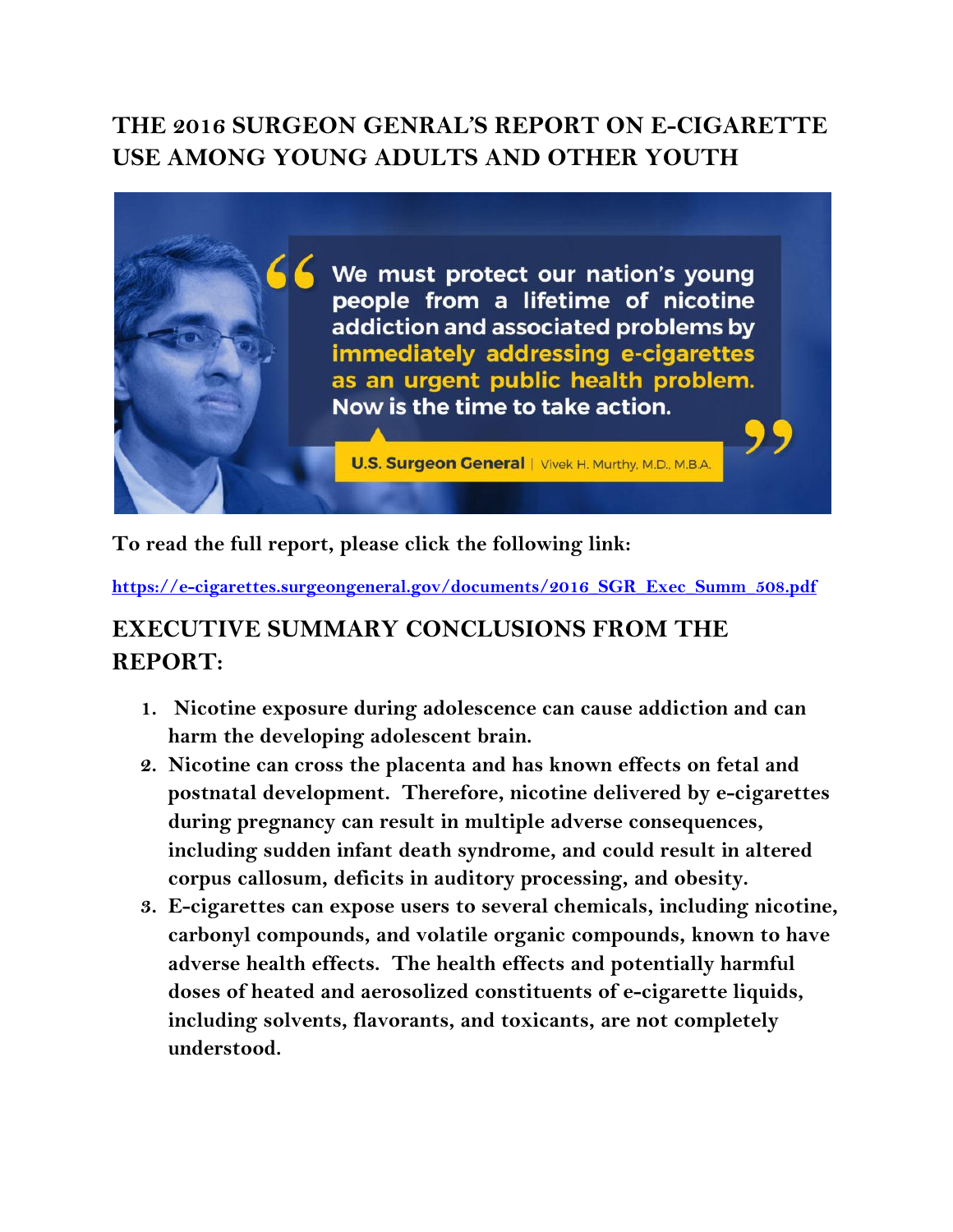- **4. E-cigarette aerosol is not harmless "water vapor," although it generally contains fewer toxicants than combustible tobacco products.**
- **5. Ingestion of e-cigarette liquids containing nicotine can cause acute toxicity and possibly death if contents of refill cartridges or bottles containing nicotine are consumed.**



#### **WHAT DO E-CIGARETTES LOOK LIKE?**

Photo credit: Mandie Mills, CDC

#### **MORE HEALTH INFORMATION BELOW:**

# **CHEMICALS LINKED WITH SEVERE RESPIRATORY DISEASE FOUND IN COMMON E-CIGARETTE FLAVORS FROM HARVARD SCHOOL OF PUBLIC HEALTH**

Link: [https://www.hsph.harvard.edu/news/press-releases/e-cigarette-flavoring-chemicals-linked-to](https://www.hsph.harvard.edu/news/press-releases/e-cigarette-flavoring-chemicals-linked-to-respiratory-disease/)[respiratory-disease/](https://www.hsph.harvard.edu/news/press-releases/e-cigarette-flavoring-chemicals-linked-to-respiratory-disease/)